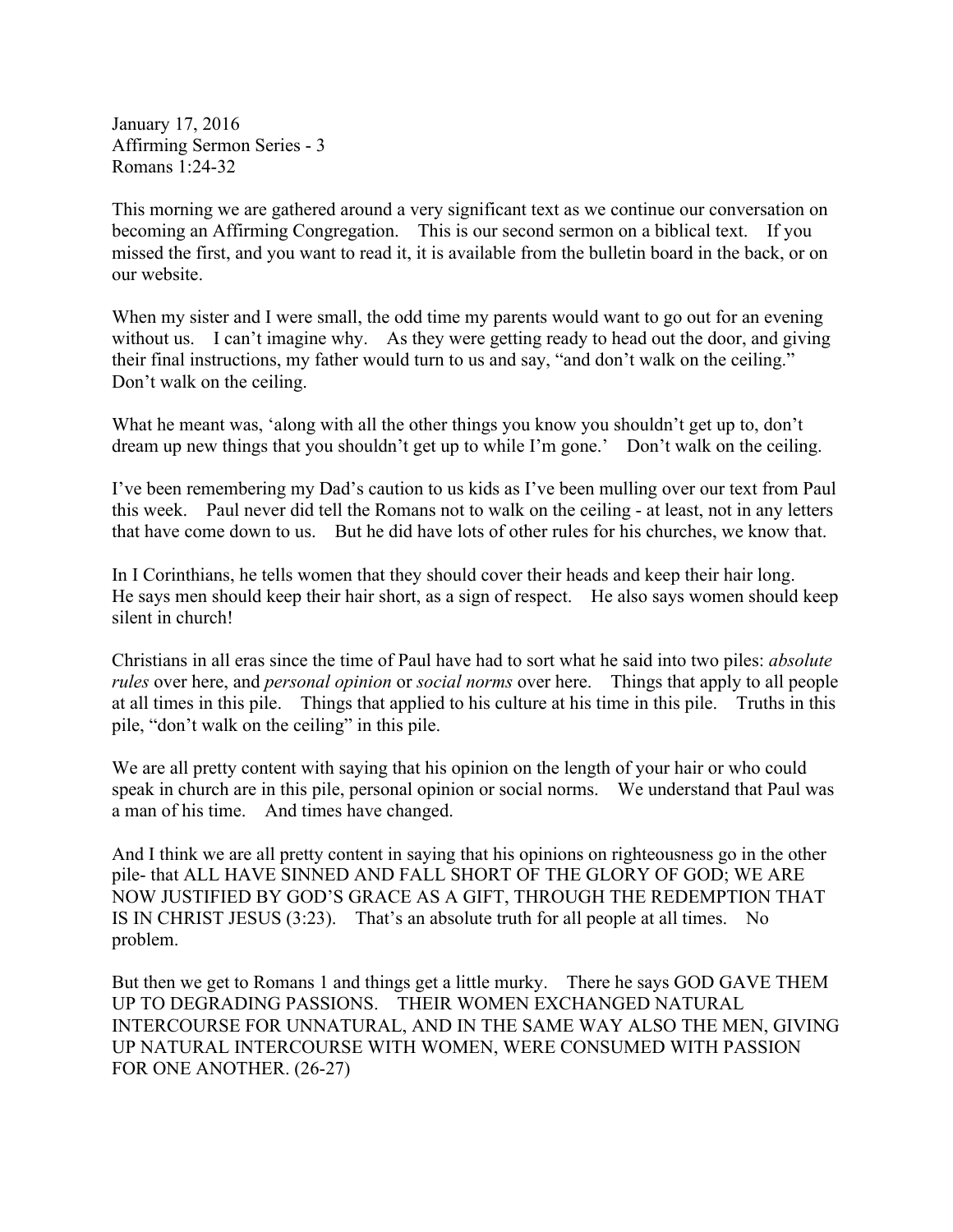When he talks about *degredation* and *unnatural acts* do we interpret these powerful words degredation, unnatural - as absolutes? Are they true statements about sexual orientation? Or do they fall into the category of "don't walk on the ceiling": opinions that made sense at a certain point in time?

It seems to me that this is the key question concerning this text. Is it an absolute truth? Or is it a personal opinion or social norm? And I am not going to answer this question in this sermon. Sorry. I think everyone has to make their own mind up about this one. And I will never tell you what to think.

But I will give you a bit of information which you might find useful as we ponder this question. Most of us have a pretty clear sense of what the traditional interpretation of these words has been, since it's been around for so long. In fact, many of us were born and raised with the traditional interpretation, and heard it preached from pulpits just like this one - maybe even this one.

It would go something like this: Paul's opinion in Romans 1 is an *absolute* condemnation of same sex attraction and same gender sexual practice. In this matter, he is expressing an opinion close to Jesus' opinion, and it is sanctioned by God. People attracted to others of the same gender, or those who transition between genders, or those attracted to both genders, what we call bisexual, may be wonderful people, who have every bit as much right as anyone else to be part of the church, as long as they are celibate. Love the sinner, hate the sin.

Perhaps this is your opinion. If so, you are in good company. Many Christian denominations teach some form of this interpretation.

But there is another possible way to unpack this text in Romans 1. And since it is newer, and less well known than the traditional version I just paraphrased, I'm going to go into it in a little more detail, to give us a reasonable and intelligent alternative to the traditional view. Let's call this one, the Emerging View.

In the Emerging View the reader's lens is focused a little wider in the first chapter of Romans than just these two verses. If you widen up your lens, and take in more of the text, the context, if you will, you see that Paul's words about same gender sexual acts come smack in the middle of his longer condemnation of *idolaters*. That is, people who turned away from God and worshiped idols. As Paul says, SO THEY ARE WITHOUT EXCUSE; FOR THOUGH THEY KNEW GOD, THEY DID NOT HONOUR GOD AS GOD OR GIVE THANKS TO GOD, BUT THEY BECAME FUTILE IN THEIR THINKING AND THEIR SENSELESS MINDS WERE DARKENED (20b-21).

*Futile thinking* and *senseless, darkened minds* - guess what Paul thinks of these idol worshipers! He hates them! They turned away from Christ, and back to paganism, to idol worship, and back to its drunken feasts, its drug-induced frenzies and its sexually promiscuous acts of worship. Orgies, parties, wild Friday nights - Paul is livid at what he sees.

He is so angry that he throws every name in the book at these people: THEY WERE FILLED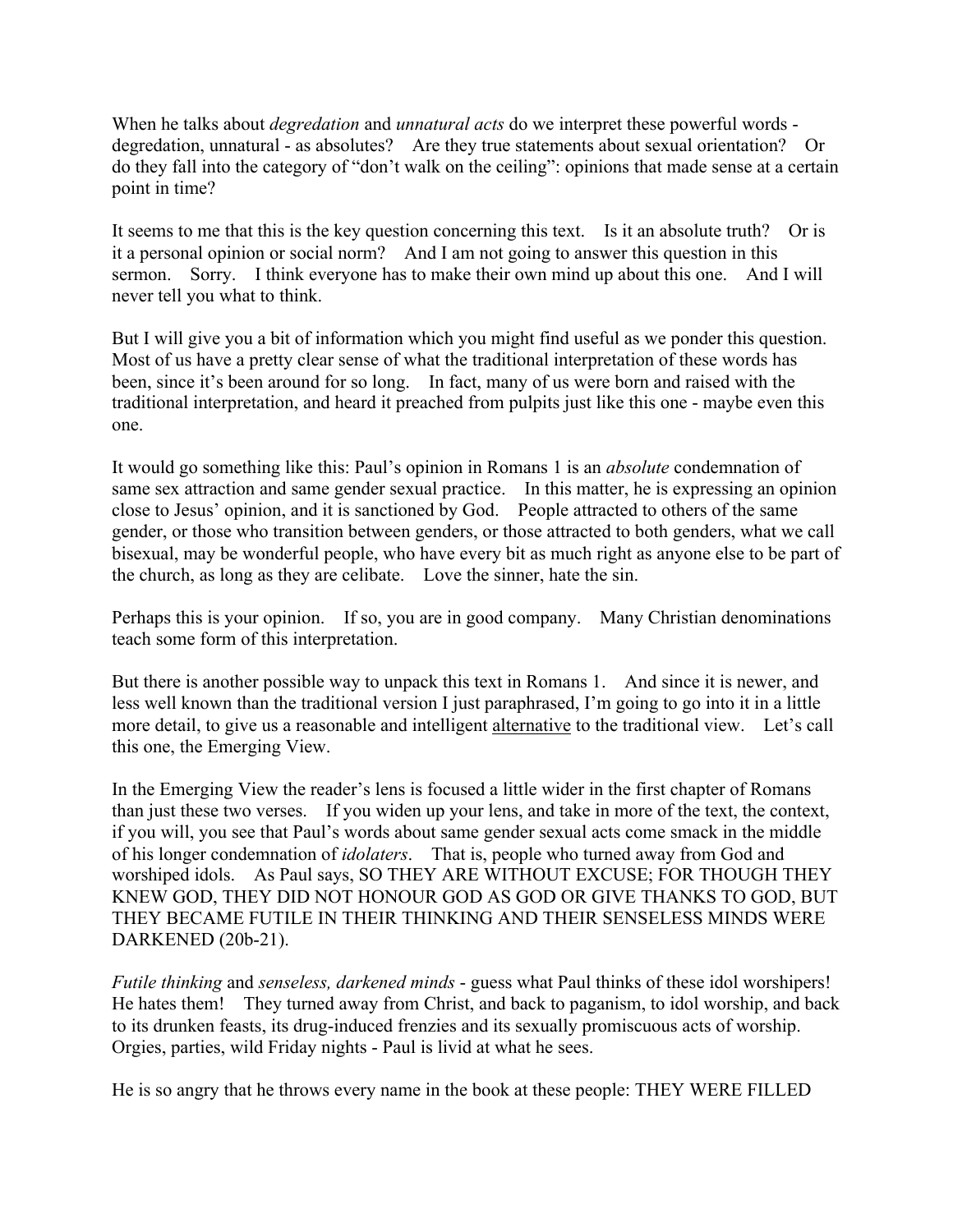WITH EVERY KIND OF WICKEDNESS, EVIL, COVETOUSNESS, MALICE. FULL OF ENVY, MURDER, STRIFE, DECEIT, CRAFTINESS, THEY ARE GOSSIPS, SLANDERERS, GOD-HATERS, INSOLENT, HAUGHTY, BOASTFUL, INVENTORS OF EVIL, REBELLIOUS TOWARD PARENTS, FOOLISH, FAITHLESS, HEARTLESS, RUTHLESS... (29-32)

Wow! *GOSSIPS*? *REBELLIOUS TOWARDS PARENTS*? He is so upset that he lumps together every single thing he can think of that is godless and throws it at them.

Why? Why does he even care who sleeps with whom when the lights are out?

The key is in his use of the words DEGRADING and UNNATURAL that we lifted up a few moments ago. GOD GAVE THEM UP TO *DEGRADING* PASSIONS. THEIR WOMEN EXCHANGED NATURAL INTERCOURSE FOR *UNNATURAL*... THE MEN, GIVING UP NATURAL INTERCOURSE WITH WOMEN...

It seems pretty clear from this that Paul is not speaking of loving, committed, stable, supportive same-sex relationships. He is talking about a form of worship which involved sexual encounters in the temple. He is either talking about straight people who go against their natural inclinations, or he is talking about wild, orgiastic, group sex – both of which were known in the ancient Greek tradition.

He is definitely not talking about what we have come to understand, with our modern, scientific knowledge, as *sexual orientation*, which is defined as referring "to a person's sexual desire, love interest or affiliation."1 This is innate, what you are born with, and therefore natural, part of being human.

Paul lived and thought and wrote in an era when widows were encouraged to marry their brothers-in-law; when rape victims were encouraged to marry their rapist; when slaves were returned to their masters; when polygamy was still practiced. In other words, in an era with a very primitive understanding of what we call human rights. We live in a different era. In your lifetimes you have seen Women's Liberation, Civil Rights, Gay Rights, Children's Rights and others all emerge and take a place on the global stage. Paul had no concept of any of these particular rights at all. He was just concerned about idolatry – a perversion of true worship of the One God.

Paul ends his argument here in Romans, in a most intriguing way. Listen: THEREFORE YOU HAVE NO EXCUSE, WHOEVER YOU ARE, WHEN YOU JUDGE OTHERS; FOR IN PASSING JUDGMENT ON ANOTHER YOU CONDEMN YOURSELF, BECAUSE YOU, THE JUDGE, ARE DOING THE VERY SAME THING (2:1). What a poignant reminder of Jesus' teaching on judging others, just when we needed it most.

Paul finishes off by saying, not only are idolators condemned in the eyes of God. Jews are also

 <sup>1</sup> Allyson C. Huntley in conjunction with the Affirming Ministries Program Coordinators, *Open Hearts: Resources for Affirming Ministries in the United Church of Canada,* (Affirm United/S/Affirmer Ensemble, 2011), p. 4.